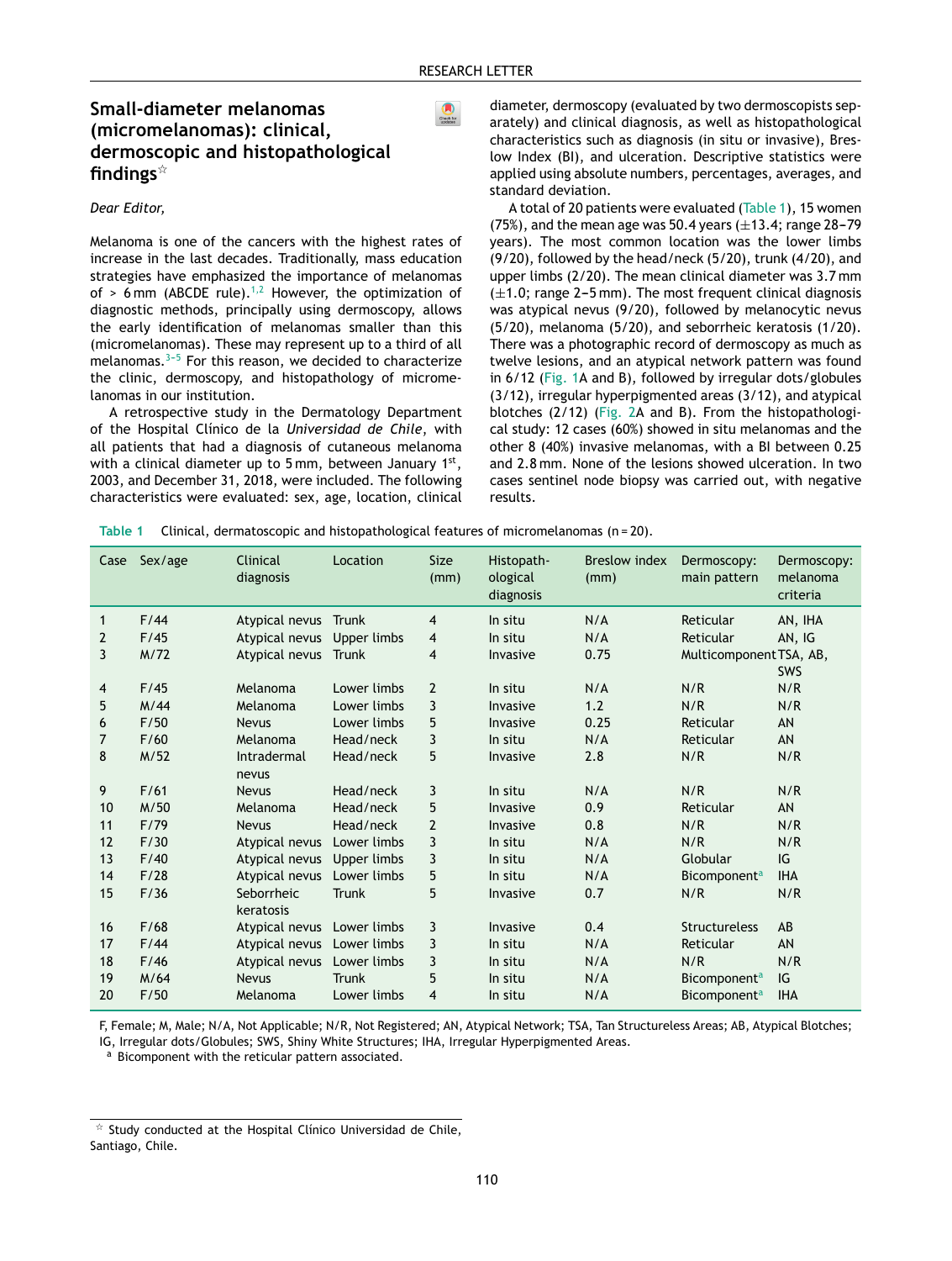<span id="page-1-0"></span>

**Figure 1** (A), In situ melanoma. Clinical diameter of 4 mm. (B), Dermoscopy shows an atypical network with irregular hyperpigmented areas.



**Figure 2** (A), Invasive melanoma of 0.75 mm in Breslow thickness with a diameter of 3 mm. (B), Dermoscopy shows a multicomponent pattern with tan structureless areas, atypical blotch, shiny white structures, and serpentine vessels.

The present study is the first series of micromelanomas in Latin American patients. We point out the high percentage of invasive melanomas, including one case with a BI over 2 mm. This is similar to that shown in other studies which have reported between 27% and 45% invasive melanomas. $1,3,6$  However, Bono et al., reported an invasive component in 19 of their 23 lesions of 3 mm or less (83%). This is highly noteworthy and worrying, given that it contrasts with classical thinking which suggests that small lesions are early-stage lesions.<sup>[2](#page-2-0)</sup>

Strategies for the early detection of melanomas, like the ABCDE rule, are not very efficient for recognizing micromelanomas. A clinical characteristic suggested by several authors is the greater frequency and intensity of black coloration. This suggests the possibility of changing the ABCDE rule, with 'Dark' replacing 'Diameter' as the let-ter 'D' for these lesions.<sup>[6](#page-2-0)</sup> However, it should be noted the poor utility of this rule in nodular melanomas, which may represent an important part of thicker micromelanomas.

As for the dermoscopy, we observed a more frequent atypical network, irregular dots/globules, and irregular hyperpigmented areas, as described in the literature.  $3,7$ According to Seidenari et al., micromelanomas lack many of the characteristics that larger lesions have, as they are less asymmetrical, have fewer colors, and have a lower frequency of a regression. They also have practically no atypical vessels or blue-white veil, and this undoubtedly makes diagnosis more difficult.<sup>[3](#page-2-0)</sup>

Small diameter melanocytic lesions should be evaluated in the same way as larger lesions, because if they turn out to be melanomas the possibility, they will be invasive is not low, as our study shows.

#### **Financial support**

None declared.

## **Authors' contributions**

Pablo Vargas-Mora: Approval of the final version of the manuscript; conception and planning of the study; elaboration and writing of the manuscript; obtaining, analyzing, and interpreting the data; effective participation in research orientation; critical review of the literature; critical review of the manuscript.

Rubén González-Cuevas: Approval of the final version of the manuscript; conception and planning of the study; elaboration and writing of the manuscript; obtaining, analyzing, and interpreting the data; effective participation in